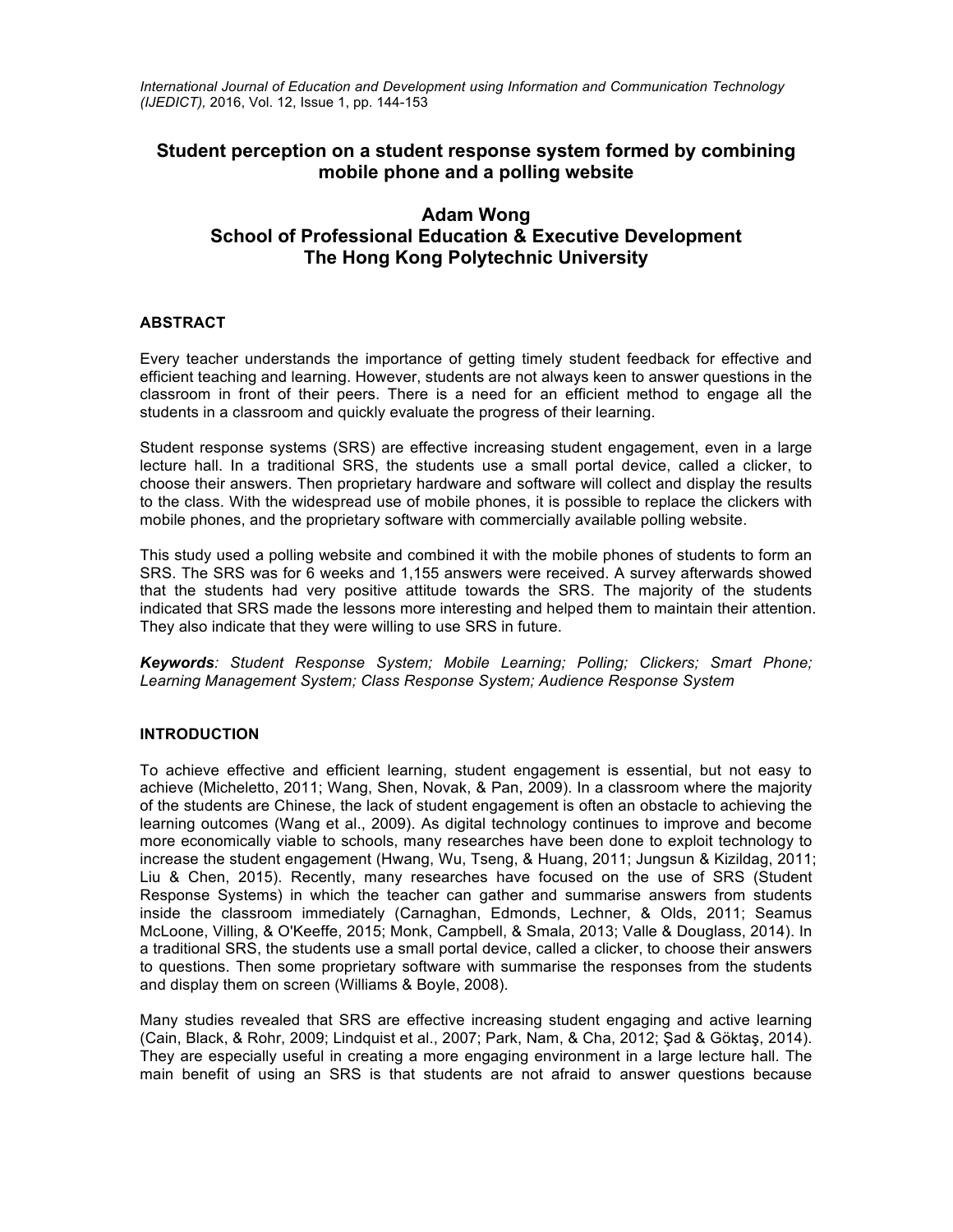students can only see the statistics of the different answers, but not the individuals who gave the answers. However, using clickers means the school or the students have to purchase the hardware and software (Monk et al., 2013). Also, the clickers are usually small numeric keypads that have limited text entry capabilities. With the widespread use of smart mobile phones, it is possible to replace the clickers with mobile phones, and the proprietary software with commercially available polling website. The resulting system can be called a "mobile phone based SRS".

If the mobile phone based SRS is technically feasible in a school and if students have positive perceptions of using such a system, then teachers can use it in class to increase student engagement and to identify individual students who are underperforming. Therefore, the purpose of this study is to perform a pilot study at a particular school, and then survey student perceptions to provide a reference to teachers at the same school for their decisions to use the system or not. The rest of this article is structured as follows. It starts with by reviewing the advantages mobile phones over the traditional methods of getting student feedback in the classroom. Then it reports the study that using an SRS that was created by combining a polling website with mobile phones of the students. Finally, it shows the results of a survey about the student's perception of the use of SRS. Lastly, some suggestions for future research in this area of mobile learning are suggested.

## **MOBILE PHONES BASED SRS VERSUS TRADITIONAL QUESTIONING METHODS**

In the tradition classroom where no technology is used, the teacher cannot get real-time feedback from all the students in the classroom. Typically, the teacher will ask some questions and request students to answer them verbally or raise their hands to choose their answers. Alternatively, the teacher may ask students to write down their answers on pieces of paper. These traditional methods have been used over a long period of time and can be used across many disciplines. Since no technology is involved, there is no computer knowledge or equipment requirement. However, this traditional method has some shortcomings that greatly reduce its effectiveness, especially in large lecture theatres.

When the teacher wants to get qualitative answers from students, they would invite students to answer open-ended questions verbally. Many students are too shy to give verbal answers in front of their classmates (Wang et al., 2009). Therefore, some students who are extroverts will be responding to questions frequently, and the teacher cannot get answers from the shy students. It is possible that the shy students may have some creative and original answers that the whole class can benefit from. Moreover, it is not uncommon that when students try to answer questions verbally, their voices are so low that the teacher and the rest of the class cannot hear them clearly. This problem becomes more serious in Hong Kong where classes are often conducted in English, but the student's mother tongue is Chinese. If students can use mobile phones to provide answers without revealing their identities to the whole class, even shy students are not intimated to answer questions and show their answers in front of the class.

When the teacher wants to get quantitative answers from students, they would invite students to raise their hands to indicate their choice of answers to close-ended questions. If the teachers ask the students to raise their hands, many of them are afraid to be the first ones. Conversely, when most of the students raised their hands, the remaining few students are often forced to raise their hands too (Withey, 2010). Raising hands creates the problem for the teacher because it is hard to count and even harder to keep track of who raise their hands to what question. Therefore, the raise-of-hand method can only provide a general impression of student's understanding of the contents, but cannot be very effective in identifying and tracking the progress of students who have misconceptions. If the teacher collects answers in written form in class, then the teacher has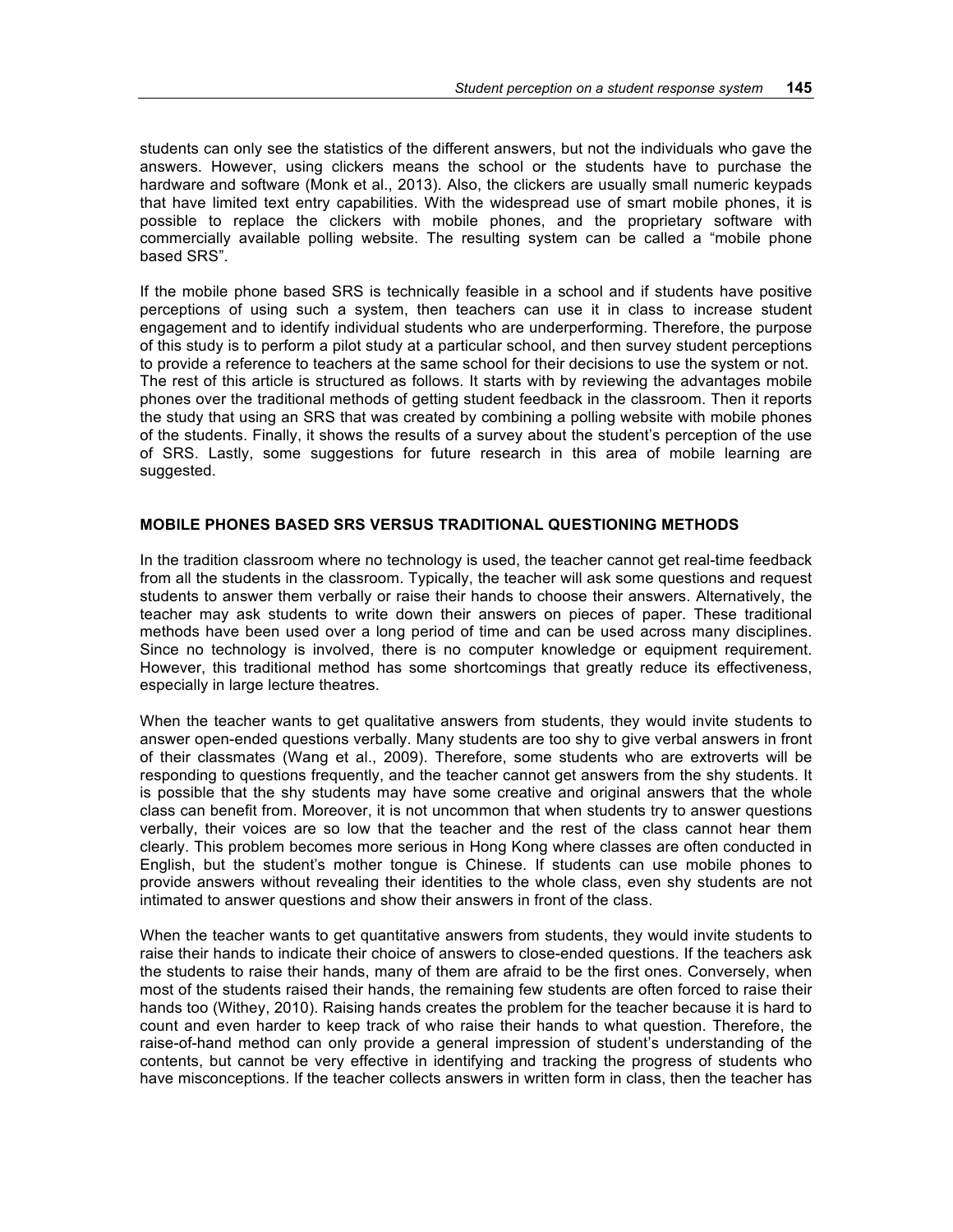the extra effort of handling paper and try to interpret styles of writing that are sometimes difficult to read (Bae & Kim, 2014; Cheung, 2008).

The limitations of the traditional methods stated above mean the teachers who teach the same subject cannot easily and accurately compare the response and progress of the students. With a mobile phone based SRS, the teacher can collect and show answers instantaneous on screen. Students will not feel anxious to answer questions because students can only see the statistics of the answers, but not the names of students who gave the answers. However, the teacher can track the answers to individual students using reports provided by the website. The answers are stored on the server and can be analysed by the teacher later. There is no extra effort to count hands and handle paper. The teacher can focus on the teaching. The statistics help the teacher to pin point the students who have misconceptions and, therefore, need more help. The statistics from different classes on the same subject can be collated and compared easily. However, the use of a mobile phone based SRS does require certain technical skills on the teacher, the cost of subscription to a polling website and having a good Wi-Fi coverage in the classrooms involved. Furthermore, there is a possibility that students may become less responsive when traditional questioning methods are used.

### **THE STUDY**

The study was carried out at the School of Professional Education & Executive Development of the Hong Kong Polytechnic University. The subjects of the study were full-time students who were at their first-year of a two-year top-up degree programme in information technology. After completing the top-up degree programme, the students would get their bachelor degree in Information Systems and Web Technologies.

The author used PollEverywhere, a commercially available polling website to teach a class of undergraduates who were taking the Management Information Systems course in Hong Kong. The author also compared PollEverywhere with similar websites such as Socrative. The website was chosen based on cost considerations and the fact that the author learned to use it in a seminar about teaching and learning. PollEverywhere can accept student response in a number of channels including SMS text, Twitter and Web. This study only accepted student responses through the web because of the following reasons. Firstly, SMS text may have cost implications for the students, who are studying full-time. Secondly, Twitter is not popular among the students in this school.

There are no costs to the students who are subjects of this study. The campus at which the author is teaching provides free WIFI access to all students via both the Eduroam and CPCE-Student. This means students do not need to subscribe mobile data plans for answering polls in this course. The software offered a free trial version which can only accept 25 responses per poll for business users. For educators, the software offered a free version which can accept 40 responses per poll. In both trial versions, grading of responses is not allowed.

The cost of the software is minimal and flexible. The author subscribed the USD19 per month plan which can accept up to 50 responses and allowed grading of responses. It is flexible because the plan can be terminated when polling is no longer required. In terms of question design, the author's subscribed version and higher version is the same. The more expensive versions have additional features such as moderation of answers, more responses per question and team competition. In some lessons, the author found it necessary to create questions immediately during the lesson. It took the author less than one minute to create a question and then poll the students for answers.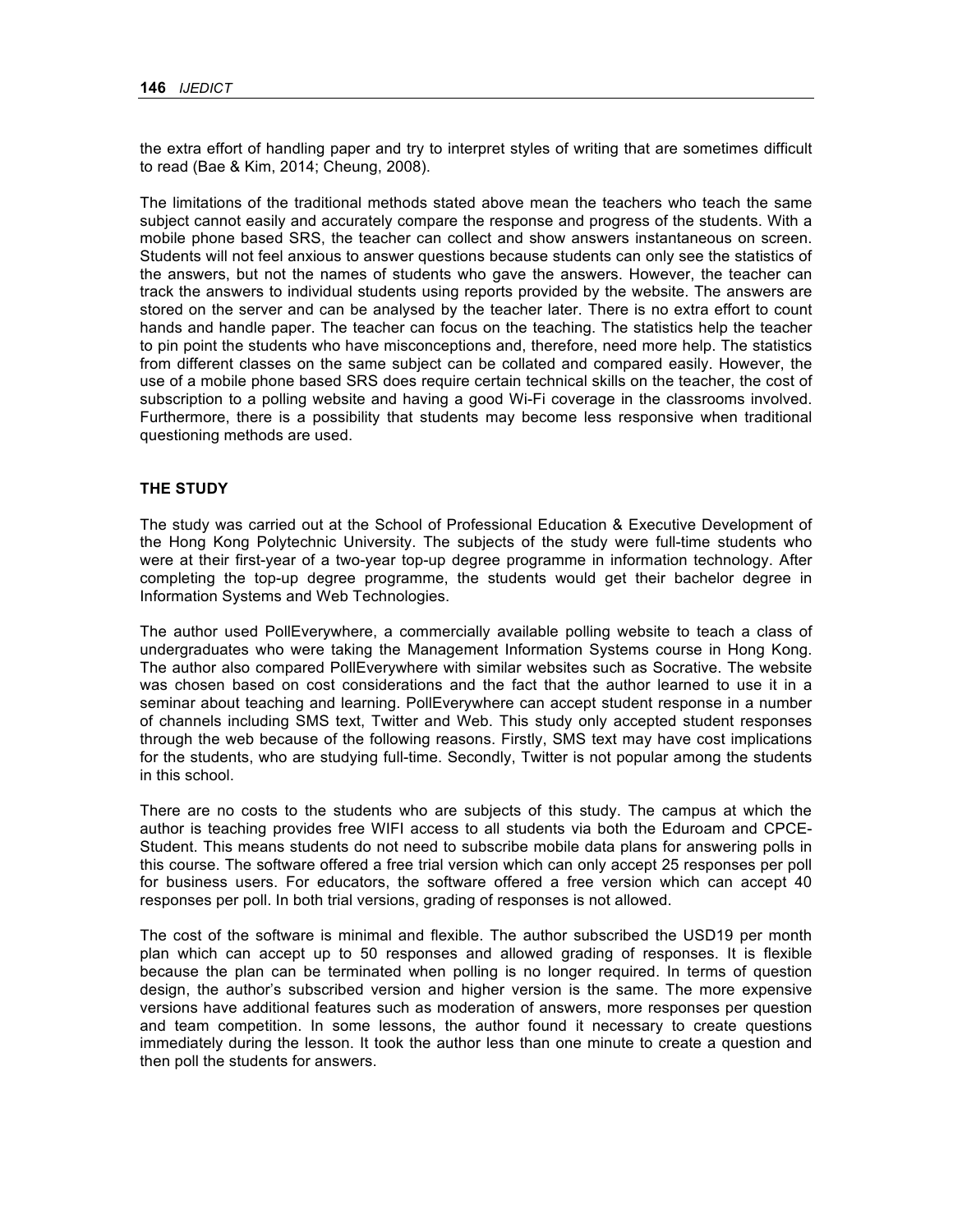Student accounts are created without too much effort. The software can import student accounts directly from Management Systems (LMS) such as Blackboard and Canvas. Since the LMS is not supported by the software, the author created forty-four students accounts exporting student names from the School's LMS into a comma-separate value (CSV) file. Then they are formatted according to the requirements of the polling website. Finally, they are imported into the polling website to create usernames and passwords.

The SRS was used in 12 lessons over a period of 6 weeks. Thirty-five questions were asked and 1,155 answers were received. There are three types of questions, namely, true/false, multiple choice and open-ended. On average, three questions were asked through polling per lesson. The maximum number of questions used in one class was six. The student responses were exported from the PollEverywhere website and then imported into Microsoft Excel for analysis. The averages and standard deviations were calculated.

At the end of the study, a survey was conducted using an online questionnaire. The survey was performed in a computer lab in which the students filled out the questionnaire anonymously on a website which is different from the polling website. There were forty-four students in the class and thirty-nine students completed the questionnaire. The survey response rate was 89%. The results of the survey are presented and discussed in the following section.

## **FINDINGS**

Both the hardware and the polling website worked smoothly during the study. The question creation process requires about one full day to learn. It was found that the majority (85%) students used mobile phones as the device for answer questions in the polls. Only a few students used the tablet (5%) and notebook computer (10%) to answer questions in the polls (Table 1). The phone reception was excellent in the classroom and no students experience problems in connectivity. Three students created their own guest accounts when they didn't have to. They answered questions using the wrong account until 7 out of the 33 polls are done.

| Device Type       | Number of Students | Percentage (n=39) |
|-------------------|--------------------|-------------------|
| Mobile phone      | 33                 | 85%               |
| Tablet            |                    | 5%                |
| Notebook Computer |                    | 10%               |

*Table 1 Devices used by students for answering questions in the polls*

The response rate was satisfactory (Table 2). Students are more responsive to true/false questions, which have the highest response rate of 68%. Students are also willing to answer multiple choice questions, whose response rate is 56%. However, less than half of the students responded to open-ended questions. Note that the response rate is the percentage of student responses divided by students on the register, not students in the classroom. Since some students in the register may not attend all lessons, the response rate may be underestimated.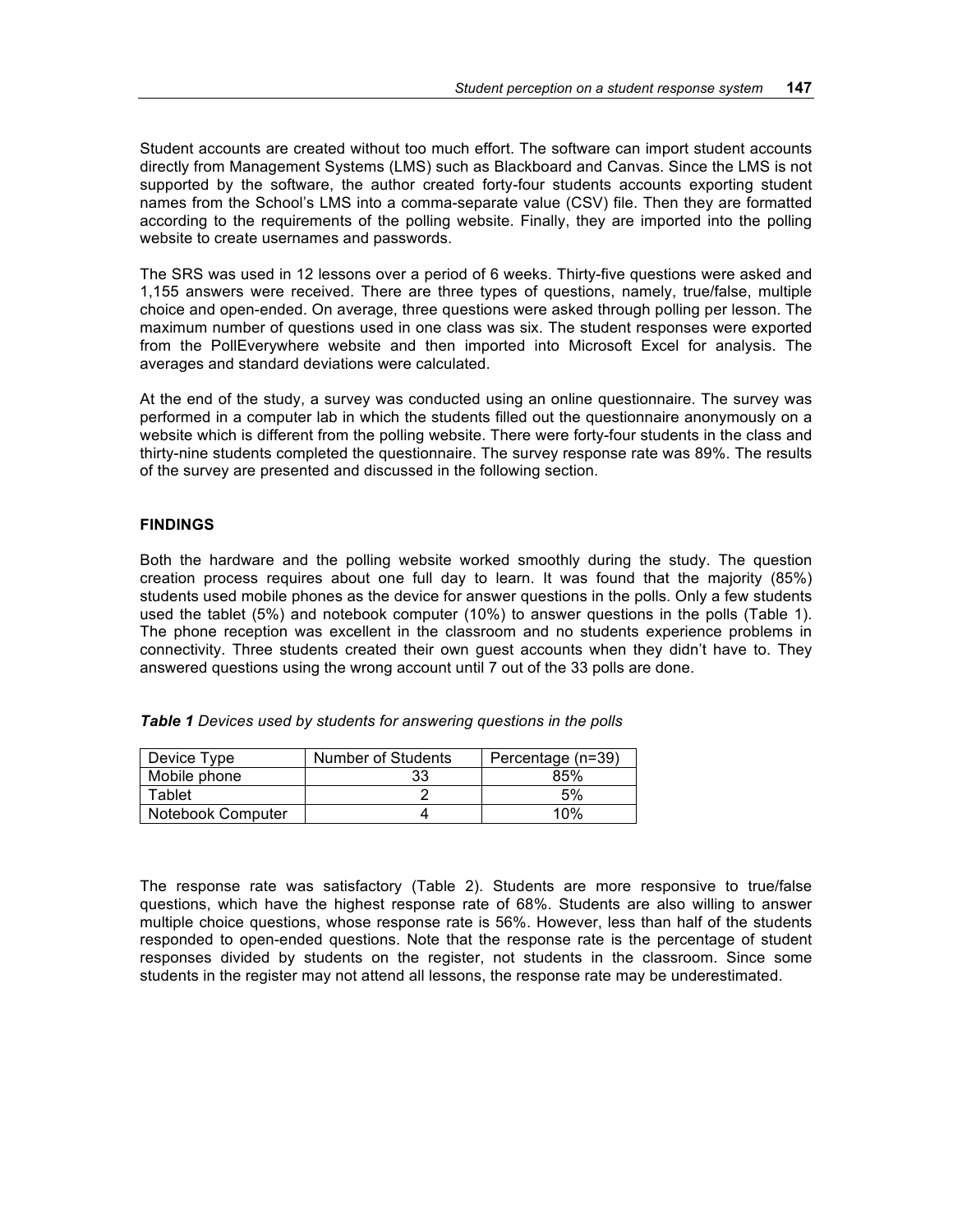| Question Type          | Response Rate* | Number of Polls |
|------------------------|----------------|-----------------|
| <b>Multiple Choice</b> | 56%            | 16              |
| Open-Ended             | 47%            |                 |
| True/False             | 68%            |                 |

*Table 2 Response rates to different types of poll questions*

The open-ended questions were useful because it is easy to spot the problems the students faced. There are two problems that occurred frequently. Firstly, many students did not follow the instructions and they used more words than the question allowed. Secondly, there are grammatical and/or spelling mistakes in their answers. For example, a student wrote down "willing to be promotion". No offensive or obscene answers were received for open-ended questions. This is probably because it was stated clearly at the beginning that the teacher could track the users to the students who made them.

The students were excited when the polling website showed statistics about the answers immediately and presented them in various formats. For the software being used by the author, four formats were possible. For true/false and multiple choice questions, the statistics of the answers can only be shown as bar charts (Figure 1). For open-ended questions, the answer can be presented on a word cloud or cluster (Figures 2 to 3). The students' answers to the questions about their perceptions of SRS are summarised in Table 3.



*Figure 1: Statistics of student responses to a multiple-choice question shown as bar chart*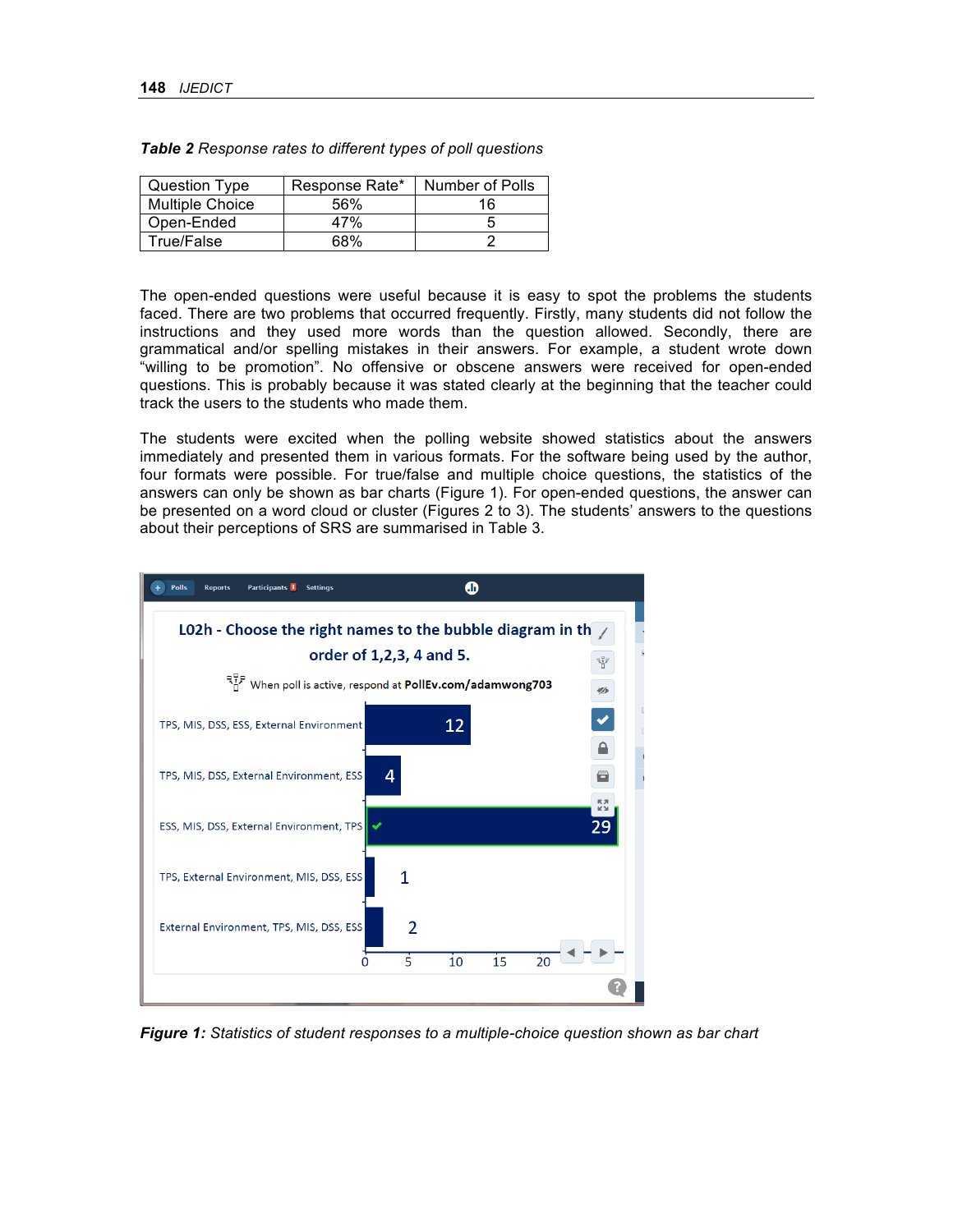

*Figure 2: Student responses to an open-ended question shown as a word cloud*

| L03i Name three of the forces in Porter's Model.                                                                                                  |             |                                                                             |                                          |             |                                                         |             |                                                            |                                          |                                 |
|---------------------------------------------------------------------------------------------------------------------------------------------------|-------------|-----------------------------------------------------------------------------|------------------------------------------|-------------|---------------------------------------------------------|-------------|------------------------------------------------------------|------------------------------------------|---------------------------------|
|                                                                                                                                                   |             |                                                                             |                                          |             | <b>O</b> Poll is full and no longer accepting responses |             |                                                            |                                          | 봡<br>$\sigma$                   |
| "supplier bargaining power"<br>29 days ago                                                                                                        | 29 days ago | "suppilers bargaining power"<br>"barrier to new entrants"<br>29 days ago    |                                          |             | "Customers' bargaining"<br>29 days ago                  |             | "Threat of substitute products and service"<br>29 days ago |                                          | $\triangle$                     |
| "Customers' bargaining power"<br>29 days ago                                                                                                      | 29 days ago |                                                                             |                                          |             | "Supplier, customers, traditional competitors"          |             |                                                            | "Customers"<br>29 days ago               | $\blacksquare$<br>$\frac{R}{4}$ |
| "Competition among existing competitors"<br>29 days ago                                                                                           |             | 29 days ago                                                                 | "customer's bargaining power"            | 29 days ago | "customer bargaining power"                             | 29 days ago | "Barrier to new entrants"                                  | "Barrier to new entrants"<br>29 days ago |                                 |
| "customers bargaining power"<br>29 days ago                                                                                                       | 29 days ago |                                                                             | "Competition among existing competitors" | 29 days ago | "Barriers for new entrants"                             | 29 days ago | "Customer's bargaining power"                              | "Barrier to new entrants"<br>29 days ago |                                 |
| "Barrier's Resonse"<br>29 days ago                                                                                                                | 29 days ago | "supplier bargaining power"<br>"Suppliers' bargaining power"<br>29 days ago |                                          |             | "customer's bargaining power"<br>29 days ago            |             | "customers bargaining power"<br>29 days ago                |                                          |                                 |
| "Customer's bargaining power, Supplier's bargaining power, Barrier to new entrats"<br>"Supplier's bargaining power"<br>29 days ago<br>29 days ago |             |                                                                             |                                          |             |                                                         |             |                                                            |                                          |                                 |
|                                                                                                                                                   |             |                                                                             |                                          |             |                                                         |             |                                                            |                                          |                                 |

*Figure 3: Student responses to the same open-ended question as in Figure 2, but shown as clusters.*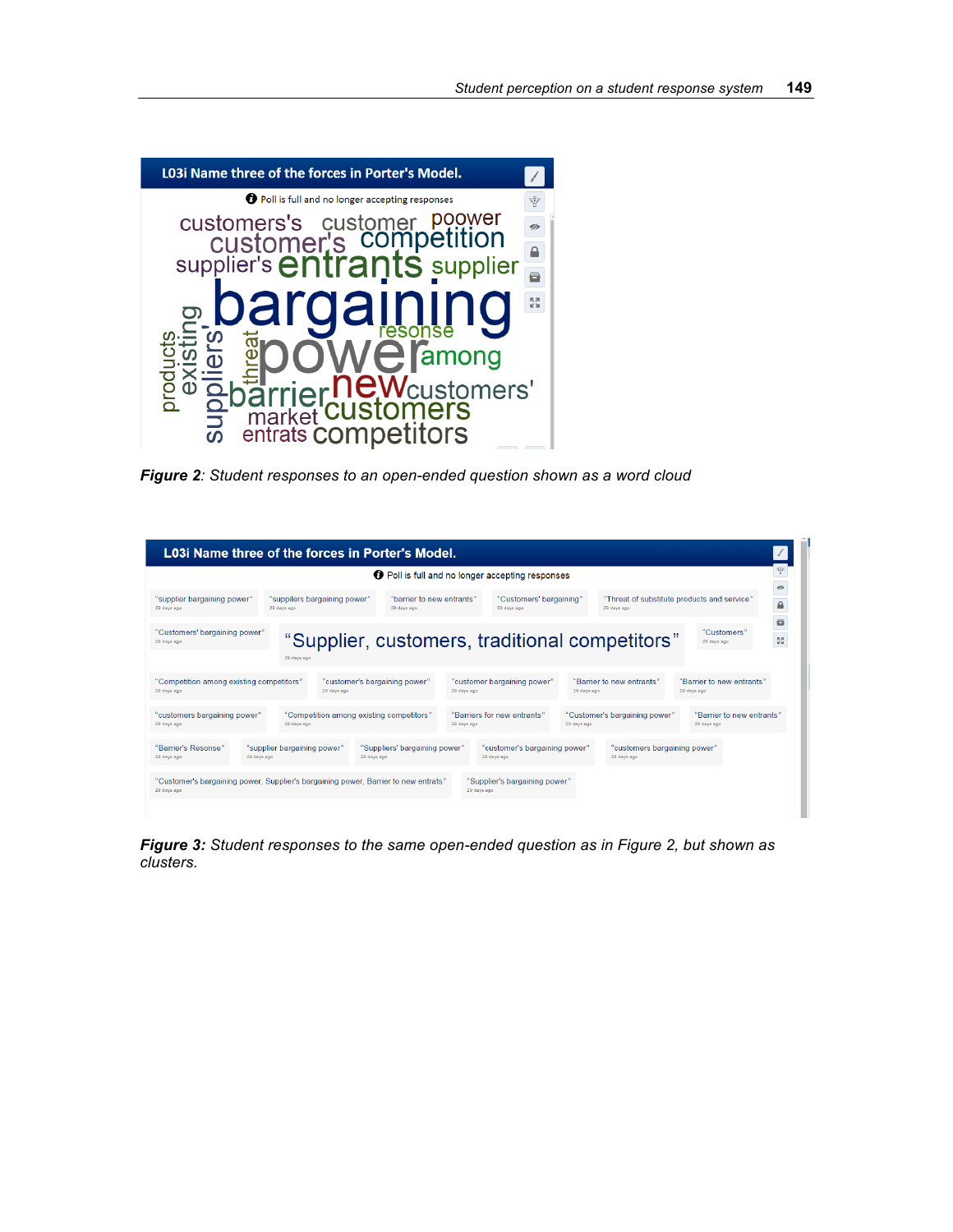## *Table 3: Student Perception on the SRS*

("1" to "5" represents Strongly Disagree, Disagree, Neutral, Disagree, and Strongly Disagree respectively)

|                | Statement                                                               | Average<br>Score | Standard<br><b>Deviation</b> | %age of<br>"Strongly<br>Agree" or<br>"Agree" |
|----------------|-------------------------------------------------------------------------|------------------|------------------------------|----------------------------------------------|
| Q <sub>1</sub> | My mobile device(s) work(s) well with the polling<br>website.           | 4.28             | 0.7493                       | 95%                                          |
| Q2             | I can access the polling website easily.                                | 4.13             | 0.8221                       | 90%                                          |
| Q3             | Learning with SRS is relevant to the subject of<br>Information Systems. | 4.13             | 0.8221                       | 85%                                          |
| Q4             | Answering questions using SRS helps me to<br>maintain my attention.     | 4.10             | 0.9280                       | 74%                                          |
| Q <sub>5</sub> | Answering questions using SRS makes the<br>lessons more interesting.    | 4.10             | 0.8999                       | 77%                                          |
| Q <sub>6</sub> | I have the necessary skills for answering<br>questions using SRS.       | 4.18             | 0.7467                       | 92%                                          |
| Q7             | It is easy to answer questions using SRS.                               | 4.10             | 0.8410                       | 82%                                          |
| Q8             | I am willing to answer questions using SRS in<br>future.                | 3.95             | 0.9858                       | 85%                                          |
| Q9             | If another lecturer uses SRS, I will answer all<br>questions.           | 3.95             | 0.9322                       | 72%                                          |
| Q10            | I like answering questions using SRS.                                   | 3.87             | 0.9917                       | 67%                                          |

## **DISCUSSION**

The following paragraphs discuss the student answers to the questions Q1 to Q10 listed in the table above. These questions can be divided into five groups. Each group will be discussed in a separate paragraph below.

Firstly, the students were happy with the hardware and the website that form the SRS. The mobile device ownership was 100% and all students were able to participate in the SRS using their mobile devices. This is consistent with similar research in other universities. For Q1 and Q2, almost all students said their devices worked well with the SRS, and that they could access the polling website easily. The scores were 4.28 and 4.13 respectively.

Secondly, the student had positive perception in the usefulness of SRS in helping them to learn the subject. For Q3, Q4 and Q5, the majority of the students also agreed that SRS is relevant to the subject, and that the SRS helped them to maintain their attention and made the lessons more interesting. The scores were 4.13, 4.10 and 4.10 respectively. It was probably because the answers from the students were shown in attractive ways such as bar charts, word clouds and clusters. It was also because some students gave unusual answers to some questions.

Thirdly, the students indicated that they didn't need much time and effort to learn to use the SRS. For Q6 and Q7, the majority of the students said they had the necessary skills to use SRS and it was easy to answer questions using SRS. The scores were 4.18 and 4.10 respectively. It was because the students only need to enter the URL of the polling website into their mobile device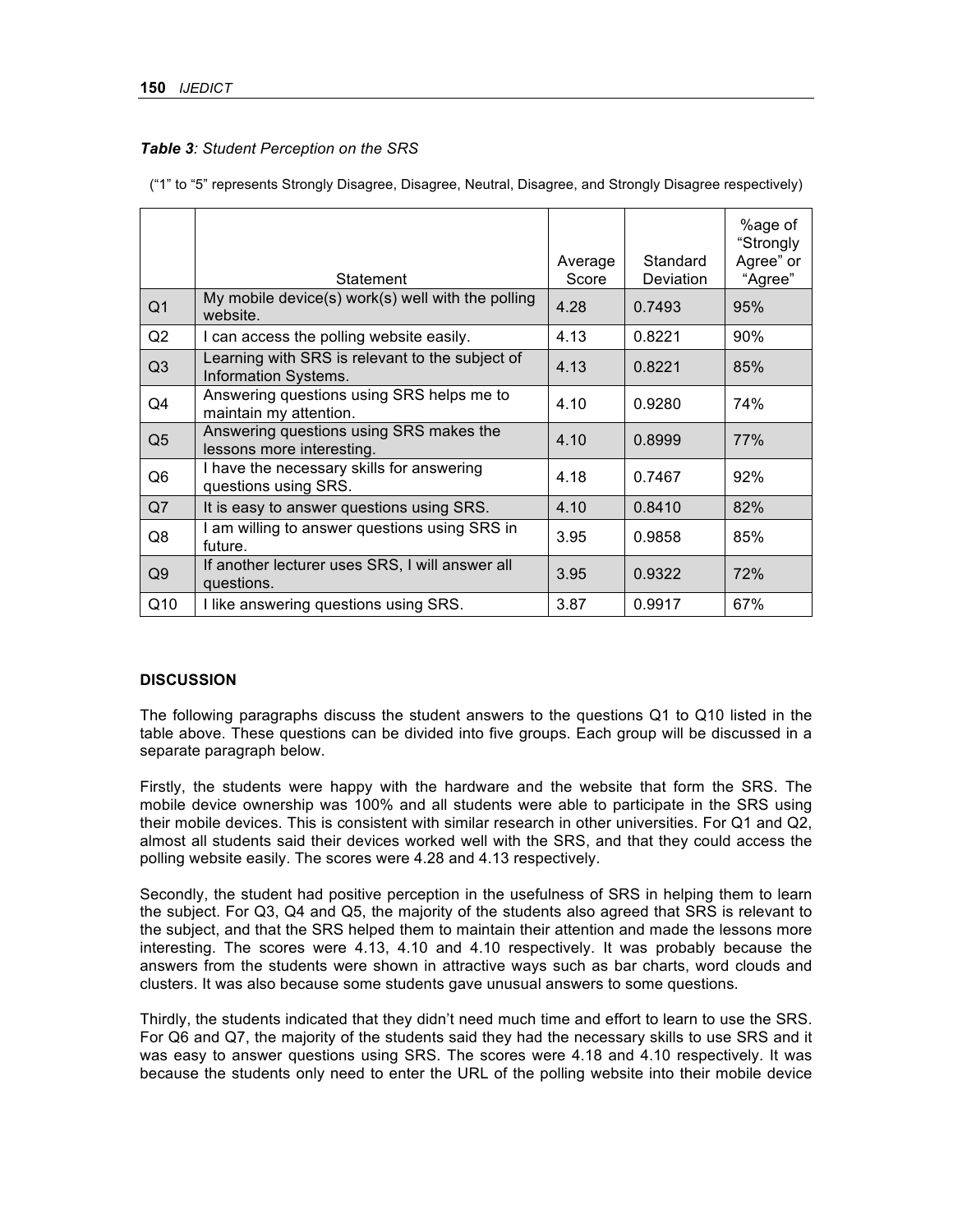and log in once in the first lesson. In subsequent lessons, the students didn't have to log in again. Also, because the teacher could control which exact question the students saw so that they didn't have to navigate around to find the right question to answer.

Fourthly, although the students were willing to use SRS in future, the average scores were lower than the three groups of questions above. For Q8 and Q9, the majority of the students mentioned that they were willing to use SRS in future and if another lecturer uses SRS, they would answer all questions. The scores were 3.95 and 3.95 for both questions, whereas the scores for questions Q1 to Q7 were all above 4. There are two possible reasons. The first possible reason is that the students in this study had no previous experience with SRS. Therefore, they would need more time to be comfortable and natural at it. The second possible reason is that the author was also new to such a system, and the use of the system might not have been well-integrated into the teaching of the subject.

Finally, the students indicated that they like answering questions using SRS. For Q10, the average score is 3.87, the lowest among the five groups of questions. The raw data showed that 26% of the students chose "Neutral" as the answer, while 5% chose "Disagree" and 3% chose "Strongly Disagree" to this statement. Therefore, more research is needed to find out why only sixty-seven per cent of the students liked answering questions using SRS. One possibility was that the polling website that was used in the study does not allow students to change their answers after submission. In more than one incident, students indicated that they submitted an answer that they didn't intend to. Another possibility was that the students didn't like typing in long sentences as answers.

Because this is an exploratory study, it is limited by the experience of the author with SRS. Also, there are other SRS that are available to students studying at certain universities at Hong Kong, but not available to the student in the author's university. One example is uReply, which was developed by the Chinese University of Hong Kong.

## **CONCLUSIONS AND SUGGESTIONS FOR FUTURE RESEARCH**

In summary, this exploratory study shows that it is feasible to combine student mobile phones and polling website to create an effective SRS. The technical side of the SRS went well during the study. Students also agreed that it made them more attentive and the lessons more interesting. Students had generally very positive perception about the SRS, although more research is needed to understand why their intention to use SRS in future is not as positive as other perceptions of SRS. Séamus McLoone and Brennan (2013) did a study in mobile phone based SRS, but they used purpose-built software instead of commercially available polling websites. However, the results from this study are largely in line with theirs. One special finding is that the average scores on student's intention to use SRS in future and their general acceptance on SRS are lower than the other constructs. Therefore, there is a need to research on the factors that affect the student's intention to use SRS in future. For example, if the same cohort of students were to use SRS in the next semester, their perceptions may change. Also, if the teacher becomes more experienced with the use of SRS, the students may perceive its use more positively.

With the feasibility confirmed, it is suggested that the research on SRS be conducted for large lecture classes. It is also suggested that research be conducted on students whose major is not information technology related.

The SRS is an effective and efficient way to get real-time feedback from all students. However, the students would not benefit from it unless teachers are willing to adopt SRS as part of their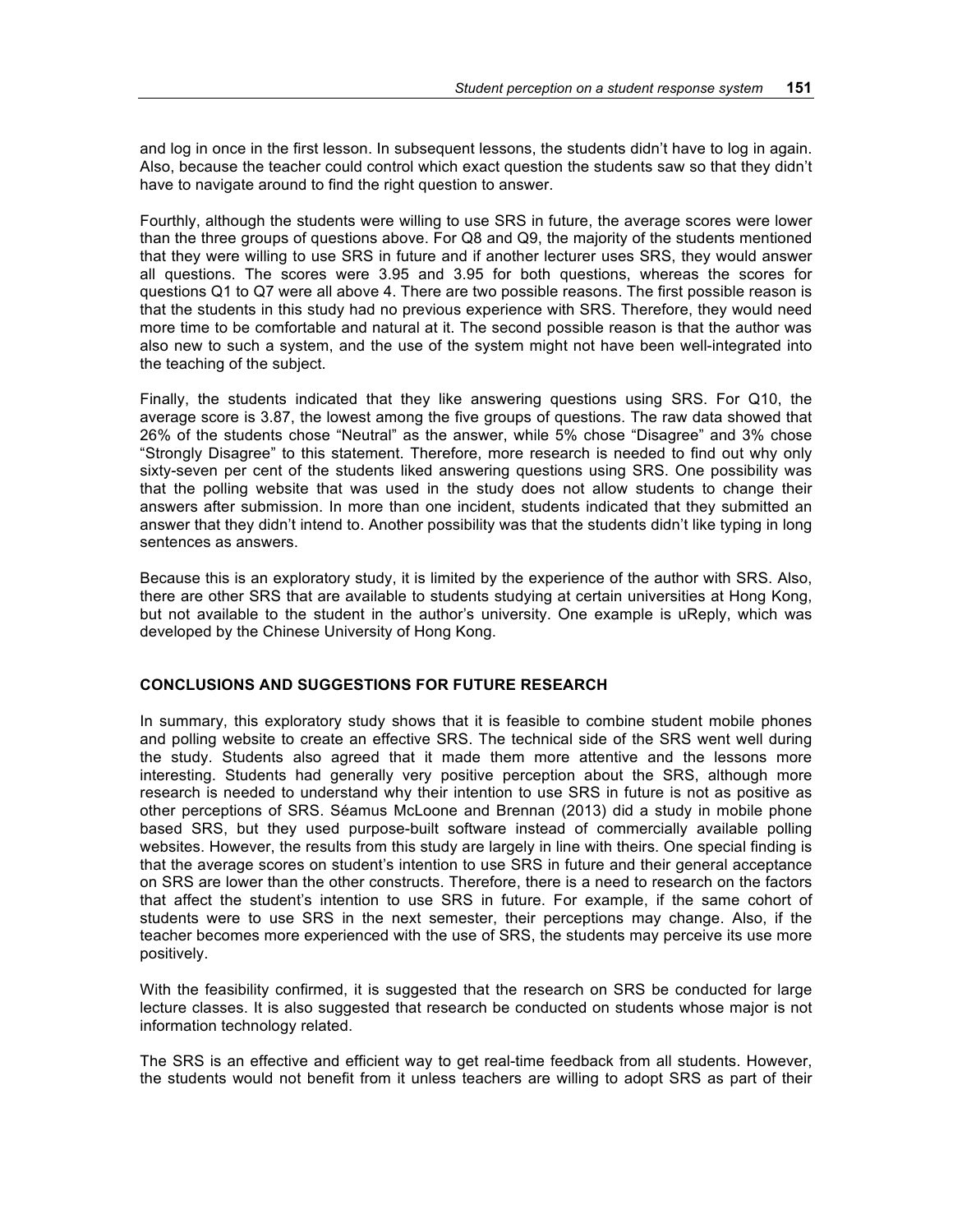teaching. Therefore, it is suggested that the Technology Acceptance Model (Venkatesh & Davis, 2000) be adapted to find out the factors that affect the teacher's intention to use SRS. Furthermore, it has been shown that Internet technology such as online surveys can be an effective tool to perform peer evaluation (Wong & Ng, 2005). Therefore, one possible use of the SRS is to allow students to perform peer evaluations on each other's work.

#### **REFERENCES**

- Bae, J.H., & Kim, S.-K. (2014). Research on Educational Use of Smart-Phone Applications with Smart Clicker Technique *Advances in Computer Science and its Applications* (pp. 597- 602): Springer.
- Cain, J., Black, E. P., & Rohr, J. (2009). An audience response system strategy to improve student motivation, attention, and feedback. *American Journal of Pharmaceutical Education, 73*(2).
- Carnaghan, C., Edmonds, T. P., Lechner, T. A., & Olds, P. R. (2011). Using student response systems in the accounting classroom: Strengths, strategies and limitations. *Journal of Accounting Education, 29*(4), 265.
- Cheung, S. L. (2008). Using mobile phone messaging as a response medium in classroom experiments. *The Journal of Economic Education, 39*(1), 51-67.
- Hwang, G.-J., Wu, C.-H., Tseng, J. C. R., & Huang, I. (2011). Development of a ubiquitous learning platform based on a real-time help-seeking mechanism. *British Journal of Educational Technology, 42*(6), 992-1002. doi: http://dx.doi.org/10.1111/j.1467- 8535.2010.01123.x
- Jungsun, K., & Kizildag, M. (2011). M-learning: next generation hotel training system. *Journal of Hospitality and Tourism Technology, 2*(1), 6-33. doi:http://dx.doi.org/10.1108/17579881111112395
- Lindquist, D., Denning, T., Kelly, M., Malani, R., Griswold, W. G., & Simon, B. (2007). *Exploring the potential of mobile phones for active learning in the classroom*. Paper presented at the Proceedings of the 38th SIGCSE technical symposium on Computer science education, Covington, Kentucky, USA. http://cseweb.ucsd.edu/~wgg/Abstracts/fp142 lindquist.pdf
- Liu, P.-L., & Chen, C.-J. (2015). Learning English through actions: a study of mobile-assisted language learning. *Interactive Learning Environments, 23*(2), 158-171. doi: http://dx.doi.org/10.1080/10494820.2014.959976
- McLoone, S., & Brennan, C. (2013). A Smartphone-based Student Response System for Obtaining High Quality Real-time Feedback–Evaluated in an Engineering Mathematics Classroom: National University of Ireland Maynooth.
- McLoone, S., Villing, R., & O'Keeffe, S. (2015). A Novel Smart Device Student Response System For Supporting High Quality Active Learning In The Engineering And Science Disciplines. *AISHE-J: The All Ireland Journal of Teaching and Learning in Higher Education, 7*(2).